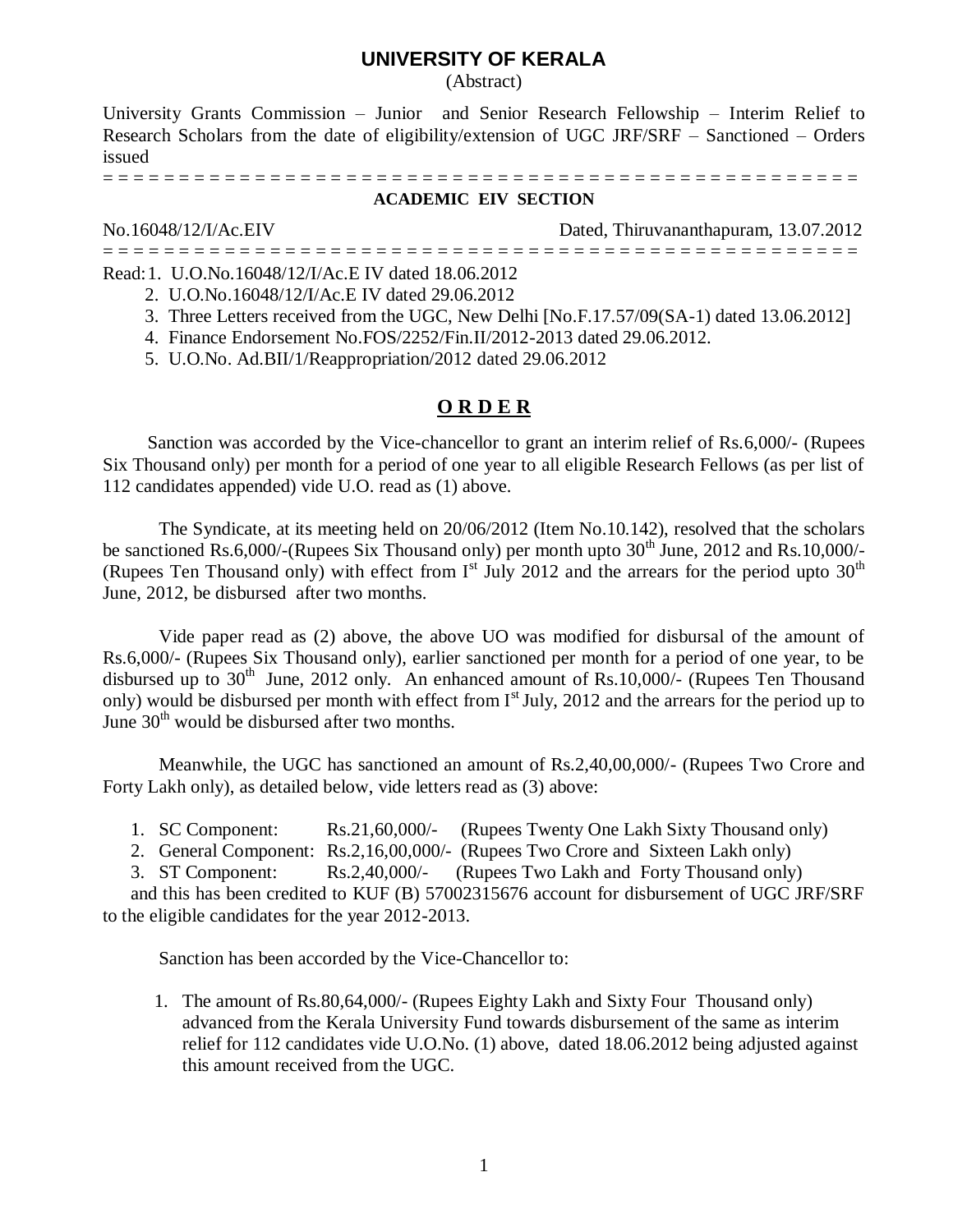- 2. The balance amount of Rs.1,59,36,000/-(Rupees One Crore Fifty Nine Lakh and Thirty Six Thousand only) being released for disbursement of interim relief vide paper read as (1) and (2) above.
- 3. An amount of Rs.1,20,00,000/- (Rupees One Crore and Twenty Lakh only) being provided additionally under "Part III–MH.80B– Funds from UGC–9/7301–UGC Research Fellowship" by re-appropriating the same from "Part III–MH.80D–Funds from Other Agencies–9/7751–Lumpsum Provision for New Research Schemes", read as paper (4) above, for meeting the expenditure in connection with the disbursement of the UGC-JRF for the year 2012-13.

The expenditure will be debited to "Part III–MH 80B–Funds from UGC 9/7301–UGC Research Fellowship", provided in the current year's budget estimate of the University.

All Research Fellows who have claimed the interim relief vide papers read as  $(1)$ ,  $(2)$  and this U.O., and UGC Senior Research Fellows who had already availed Rs.12,000/-(Rupees Twelve thousand only) per month for a year as interim relief earlier vide U.O. No.451/11/III/Ac.E IV dated 31.03.2011, 12.08.2011 and 24.10.2011 respectively, shall also adjust this amount when received from the UGC, finally.

The claim amount furnished by the Research Fellows may be verified by the Head of the Departments/Principals concerned.

The Finance has endorsed the same vide paper read as (4) above.

The U.O. read as (2) above is modified to this effect.

Orders are issued accordingly.

 Sd/- RUGMINI N DEPUTY REGISTRAR (Academic III) for **Registrar**

To

- 1. The PS to Vice-Chancellor/Pro Vice-Chancellor
- 2. PA to Registrar/Finance Officer
- 3. The Research Scholars concerned
- 4. The Head of Departments/Principals concerned
- 5. The Joint Registrar/Deputy Registrar, Campus Administration, Karyavattom
- 6. Audit III Wing, Karyavattom
- 7. Ac.E IV/Audit V/Cash II/Ad.F II/ Finance II/Ad.BII Section
- 8. The PRO for Press Release and Web posting /RO.
- 9. The Joint Director, Local Fund Audit, Kerala University Audit
- 10. Stock File/ File Copy/Office copy

 Forwarded/By Order, Sd/-  **Section Officer**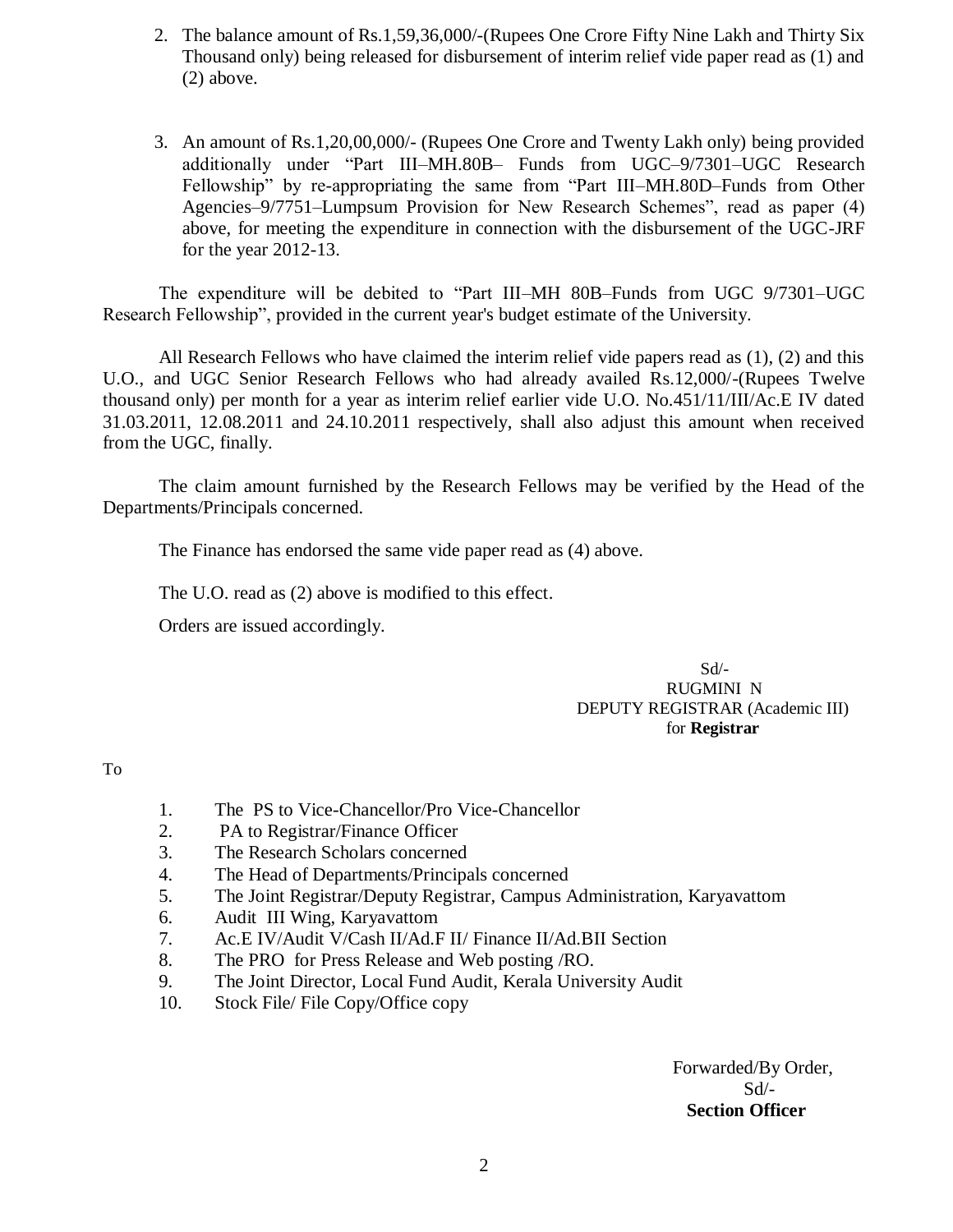# **APPENDIX - I**

## **LIST OF RESEARCH SCHOLARS ELIGIBLE FOR INTERIM RELIEF**

| Sl.            | <b>Name of Awardee</b> | <b>JRF/SRF</b> | <b>Department</b>                   | <b>Remarks/Date</b> |
|----------------|------------------------|----------------|-------------------------------------|---------------------|
| N <sub>0</sub> |                        |                |                                     | from which UGC      |
|                |                        |                |                                     | <b>JRF/SRF</b> is   |
|                |                        |                |                                     | eligible            |
| $\mathbf{1}$   | Jubin Mattappallil     | <b>SRF</b>     | Malayalam                           |                     |
|                |                        |                | University Library                  |                     |
| $\overline{2}$ | Smitha.M               | <b>SRF</b>     |                                     |                     |
|                |                        |                | English                             |                     |
|                |                        |                | Institute of English                |                     |
| 3              | Dhrisya Nath P.S       | <b>SRF</b>     | Malayalam University College,       |                     |
|                |                        |                | <b>TVM</b>                          |                     |
| $\overline{4}$ | Hima S.Madhu           |                | English                             |                     |
|                |                        |                | SN College, Kollam                  |                     |
| 5              | Jayapriya J            |                | Commerce, Dept. of Commerce         |                     |
| 6              | July A                 | <b>SRF</b>     | Malayalam, University Library       |                     |
| $\tau$         | Lavanya M.P            | <b>SRF</b>     | <b>Education</b> , Government       |                     |
|                |                        |                | Training College, Tvm               |                     |
| 8              | Krishna Priya          | <b>SRF</b>     | Management, IMK, Tvm                |                     |
| 9              | Abdul                  | <b>JRF</b>     | Islamic History, Quilon Public      |                     |
|                | Rahuman.E              |                | Library, Kollam                     |                     |
| 10             | Haritha                | <b>JRF</b>     | English, Institute of English       |                     |
|                | R.Unnithan             |                |                                     |                     |
| 11             | Vijayalekshmi P.J      | <b>SRF</b>     | Economics,                          |                     |
|                |                        |                | <b>University Library</b>           |                     |
| 12             | Sajeev Kumar S         | <b>SRF</b>     | Malayalam                           |                     |
|                |                        |                | University Library                  |                     |
| 13             | Sreejalakshmi S        | <b>JRF</b>     | Education                           |                     |
|                |                        |                | Govt. Training College, TVM         |                     |
| 14             | Nagalekshmi N.B        | <b>JRF</b>     | Malayalam                           |                     |
|                |                        |                | University Library                  |                     |
| 15             | Jayaraj J.R            | <b>JRF</b>     | Library & Information Science       |                     |
|                |                        |                | <b>DLIS</b>                         |                     |
|                | Chithra S              |                |                                     |                     |
| 16             |                        | <b>JRF</b>     | Tamil, University College           |                     |
| 17             | J S Jahangir           | M.Phil         | English, Institute of English       |                     |
| 18             | Rajsree M.S            | <b>JRF</b>     | English, Institute of English       |                     |
| 19             | Sheny D.S              | <b>JRF</b>     | Chemistry, Mar Ivanios College      |                     |
| 20             | Binutha S.Pillai       | <b>JRF</b>     | Education, Dept.of Education,       |                     |
|                |                        |                | Thycaud                             |                     |
| 21             | Bhavya Prakash         | <b>JRF</b>     | English, Institute of English       |                     |
| 22             | Pushia K.P             | <b>JRF</b>     | Economics, University College       |                     |
| 23             | Asitha R               | <b>JRF</b>     | Education, Dept.of Education,       |                     |
|                |                        |                | Thycaud                             |                     |
| 24             | Bindhu A               | <b>JRF</b>     | Malayalam, Govt. Womens'            |                     |
|                |                        |                | College                             |                     |
| 25             | Sini M.K               | <b>JRF</b>     | Commerce, Mar Ivanios               |                     |
|                |                        |                | College, TVM                        |                     |
| 26             | Nadia Sha              | <b>JRF</b>     | Commerce, Dept.of Commerce          |                     |
| 27             | Chithra K.S            | <b>JRF</b>     | Education, Dept. of Education       |                     |
| 28             | Salini K.J             | <b>JRF</b>     | <b>Education, Dept.of Education</b> |                     |
|                |                        |                |                                     |                     |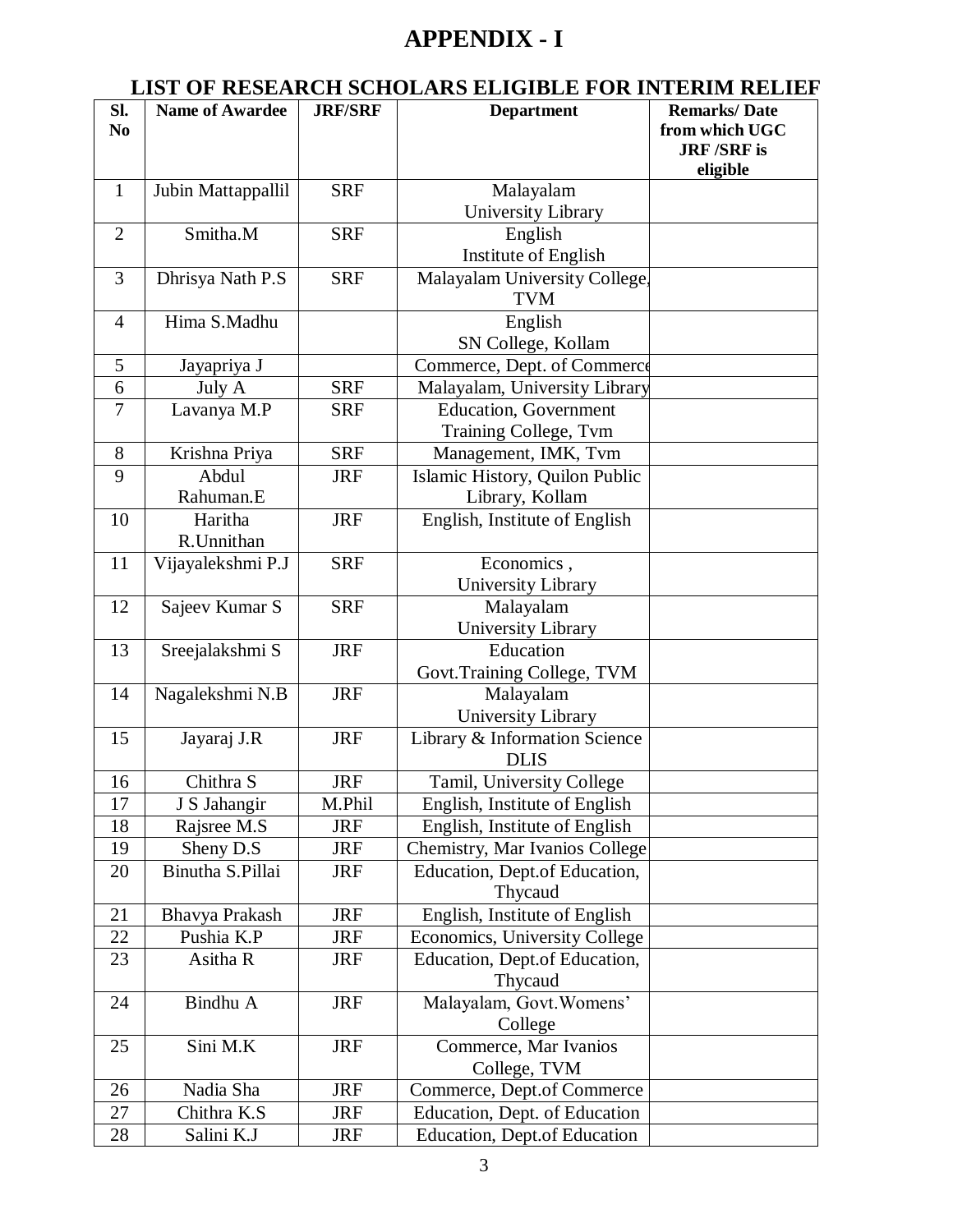| Sl.            | <b>Name of Awardee</b> | <b>JRF/SRF</b> | <b>Department</b>                                          | <b>Remarks/Date</b>           |
|----------------|------------------------|----------------|------------------------------------------------------------|-------------------------------|
| N <sub>0</sub> |                        |                |                                                            | from which UGC                |
|                |                        |                |                                                            | <b>JRF/SRF</b> is<br>eligible |
| 29             | Rakhi Raj              | <b>JRF</b>     | <b>Education, Dept.of Education</b>                        |                               |
| 30             | Rahumath S             | <b>JRF</b>     | History, University Library                                |                               |
| 31             | Aparna Das             | <b>JRF</b>     | Economics, SN College,                                     |                               |
|                |                        |                | Varkala                                                    |                               |
| 32             | Rakhi V.S              | <b>JRF</b>     | Library & Information Science,                             |                               |
|                |                        |                | <b>DLIS TVM</b>                                            |                               |
| 33             | Rajasree R             | <b>JRF</b>     | Chemistry, M.G.College, TVM                                |                               |
| 34             | Tara Mohan             | <b>JRF</b>     | English, Institute of English,                             |                               |
|                |                        |                | <b>TVM</b>                                                 |                               |
| 35             | Sharon D'Cunha         | <b>JRF</b>     | English, Institute of English,                             |                               |
|                |                        |                | <b>TVM</b>                                                 |                               |
| 36             | Anu Mukund             | <b>JRF</b>     | <b>Education, Dept.of Education</b>                        |                               |
| 37             | Ann Mary               | <b>JRF</b>     | English, University Library                                |                               |
|                | Thomas A               |                |                                                            |                               |
| 38             | Praveen P              | <b>JRF</b>     | Economics, University Library                              |                               |
| 39             | Manya R.Gopal          | <b>JRF</b>     | Library & Information Science,<br><b>DLIS</b>              |                               |
| 40             | Sajid A.Latheef        | <b>JRF</b>     |                                                            |                               |
| 41             | Sheena Mary Y          | <b>JRF</b>     | English, Institute of English<br>Physics, Dept.of Physics, |                               |
|                |                        |                | Kariavattom                                                |                               |
| 42             | Reshma P.R             | <b>JRF</b>     | Malayalam, University College,                             |                               |
|                |                        |                | <b>TVM</b>                                                 |                               |
| 43             | Sheeja R               | <b>JRF</b>     | Malayalam, University Library                              |                               |
| 44             | Parvathy Babu          | <b>JRF</b>     | Malayalam, University Library                              |                               |
| 45             | Divya Sugathan         | <b>JRF</b>     | English, Institute of English,                             |                               |
|                |                        |                | <b>TVM</b>                                                 |                               |
| 46             | Anupama                | <b>JRF</b>     | English, Institute of                                      |                               |
|                | S.Varma                |                | English, TVM                                               |                               |
| 47             | Beena A                | <b>JRF</b>     | Malayalam, University Library                              |                               |
| 48             | Mileena James          | <b>JRF</b>     | Malayalam, University Library                              |                               |
| 49             | Veena Gopal V.P        | <b>JRF</b>     | Malayalam, University College                              |                               |
| 50             | Aparna N               | JRF            | <b>Education, Dept.of Education</b>                        |                               |
| 51             | Ambily C.S             | <b>JRF</b>     | Archaeology, Dept.of                                       |                               |
|                |                        |                | Archaeology, Karivattom                                    |                               |
| 52             | Asitha L.R             | <b>JRF</b>     | Physics, Dept.of Physics,                                  |                               |
|                |                        |                | Kariavattom                                                |                               |
| 53             | Rini M.V               | <b>JRF</b>     | Law, Dept.of Law, Kariavattom                              |                               |
| 54             | Remya R                | <b>JRF</b>     | Botany, Dept.of Botany,<br>Kariavattom                     |                               |
| 55             | Reshma Suseelan        | <b>JRF</b>     | Economics, Dept.of Economics,                              |                               |
|                |                        |                | Kariavattom                                                |                               |
| 56             | Anupama U.K            | <b>JRF</b>     | Malayalam, Dept.of Malayalam,                              |                               |
|                |                        |                | Karivattom                                                 |                               |
| 57             | Anne Philip            | <b>JRF</b>     | Statistics, Dept.of Statistics,                            |                               |
|                | (M.Phil)               |                | Kariavattom                                                |                               |
| 58             | Reshmi I.B             | <b>JRF</b>     | Law, Dept.of Law, Kariavattom                              |                               |
| 59             | Sini T.N               | <b>JRF</b>     | Law, Dept.of Law, Kariavattom                              |                               |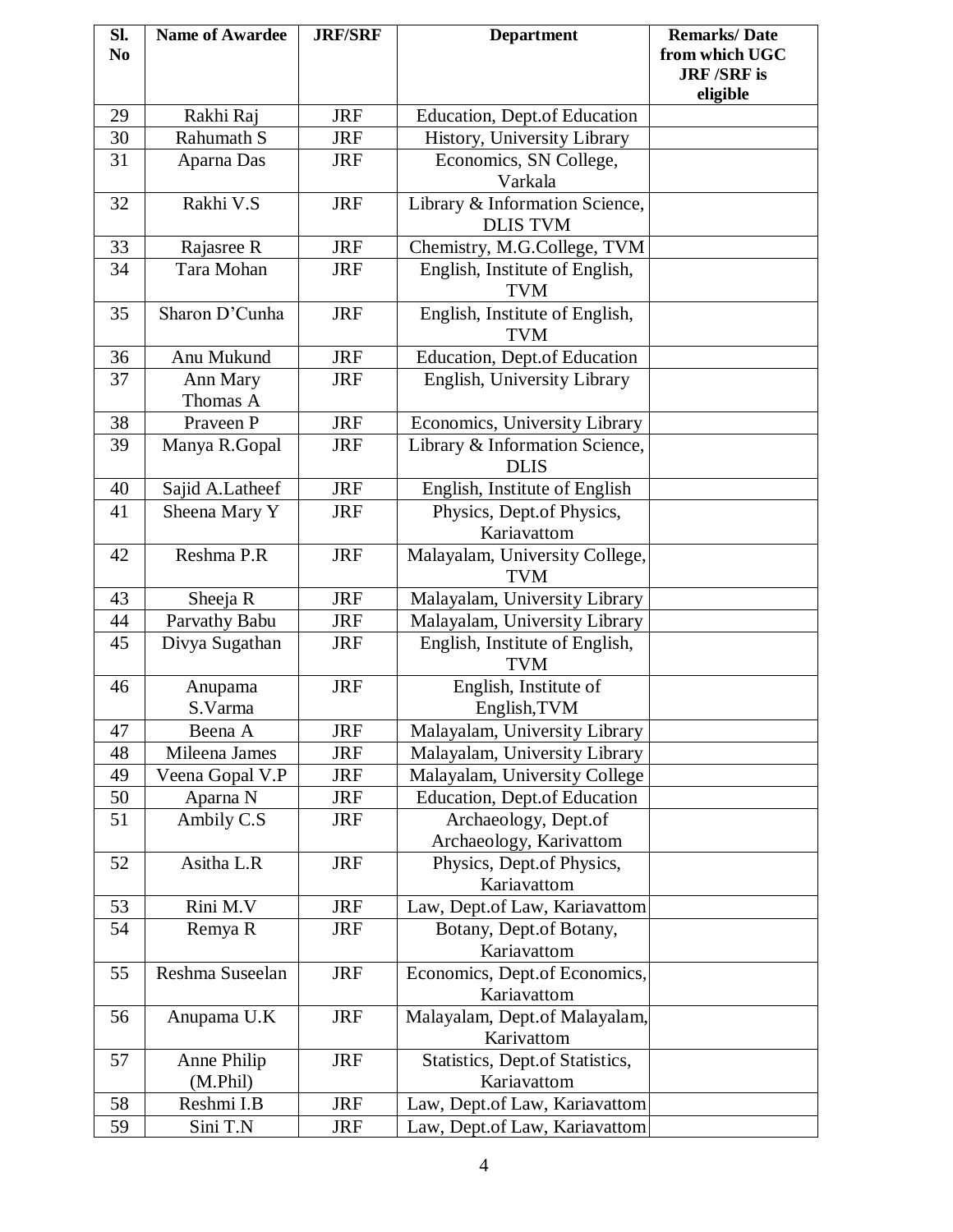| SI.            | <b>Name of Awardee</b>  | <b>JRF/SRF</b> | <b>Department</b>                            | <b>Remarks/Date</b>                 |
|----------------|-------------------------|----------------|----------------------------------------------|-------------------------------------|
| N <sub>0</sub> |                         |                |                                              | from which UGC<br><b>JRF/SRF</b> is |
|                |                         |                |                                              | eligible                            |
| 60             | Seenathu Beevi A        | <b>JRF</b>     | Malayalam, Dept.of Malayalam,                |                                     |
|                |                         |                | Kariavattom                                  |                                     |
| 61             | Vidya T.R               | <b>JRF</b>     | Statistics, Dept.of Statistics,              |                                     |
|                |                         |                | Kariavattom                                  |                                     |
| 62             | Arlene S.F              | <b>JRF</b>     | Law, Dept.of Law, Kariavattom                |                                     |
| 63             | Abhisheka V.R           | <b>JRF</b>     | Geology, Dept.of Geology,                    |                                     |
|                |                         |                | Kariavattom                                  |                                     |
| 64             | Athira P.S              | <b>JRF</b>     | Law, Dept.of Law, Kariavattom                |                                     |
| 65             | Baiju E                 | <b>JRF</b>     | Hindi, Dept.of Hindi,                        |                                     |
|                |                         |                | Kariavattom                                  |                                     |
| 66             | <b>Charles Varghese</b> | <b>JRF</b>     | Sociology, Dept.of Sociology,                |                                     |
|                |                         |                | Kariavattom                                  |                                     |
| 67             | Sajeev M.V              | <b>JRF</b>     | Economics, Dept.of Economics,                |                                     |
|                |                         |                | Kariavattom                                  |                                     |
| 68             | Senthil <sub>N</sub>    | <b>JRF</b>     | <b>ORI</b>                                   |                                     |
| 69             | Simi G                  | <b>JRF</b>     | Hindi, Dept.of Hindi,                        |                                     |
|                |                         |                | Kariavattom                                  |                                     |
| 70             | N.Vidhya                | <b>JRF</b>     | Tamil, Dept.of Tamil,                        |                                     |
|                | (M.Phil)                |                | Kariavattom                                  |                                     |
| 71             | Manju Devi S            | <b>SRF</b>     | Biochemistry, Dept.of                        |                                     |
| 72             | Rijith $\overline{S}$   |                | Biochemistry, Kariavattom                    |                                     |
|                |                         | <b>SRF</b>     | Chemistry, Dept.of Chemistry,<br>Kariavattom |                                     |
| 73             | Sivaprasad              | <b>SRF</b>     | Malayalam, Dept.of Malayalam,                |                                     |
|                | Ponnan                  |                | Kariavattom                                  |                                     |
| 74             | Rakhesh R               | <b>JRF</b>     | Malayalam, Dept.of Malayalam,                |                                     |
|                |                         |                | Kariavattom                                  |                                     |
| 75             | Jayakrishnan P.R        | <b>JRF</b>     | Malayalam, Dept.of Malayalam,                |                                     |
|                |                         |                | Kariavattom                                  |                                     |
| 76             | Sathish Soman           | <b>JRF</b>     | Economics, Dept.of Economics,                |                                     |
|                |                         |                | Kariavattom                                  |                                     |
| 77             | Maneesh B               | <b>SRF</b>     | Economics, Dept.of Economics,                |                                     |
|                |                         |                | Kariavattom                                  |                                     |
| 78             | Remya R                 | <b>JRF</b>     | Dept of Malayalam                            | 08.10.2010                          |
| 79             | Manoj.G                 | <b>JRF</b>     | Dept of Geography                            | 28.04.2011                          |
| 80             | Seena S.T               | <b>JRF</b>     | Dept. of Library and                         | 01.04.2011                          |
|                |                         |                | <b>Information Science</b>                   |                                     |
| 81             | Hara One A              | <b>JRF</b>     | Dept of Economics                            | 10.03.2011                          |
| 82             | Lakshmi Nair            | <b>JRF</b>     | Dept of Education                            | 04.04.2011                          |
| 83             | Seena R.O               | <b>JRF</b>     | Dept of Education                            | 11.04.2011                          |
| 84             | Rejani R                | <b>JRF</b>     | Dept of Education                            | 14.03.2011                          |
| 85             | Leena S.T               | <b>JRF</b>     | Dept of Psychology                           | 02.11.2010                          |
| 86             | Godwin V.P              | <b>JRF</b>     | Dept of Economics                            | 08.10.2010                          |
| 87             | Sunitha L.F             | <b>JRF</b>     | Dept of Economics                            | 11.03.2011                          |
| 88             | Aggi Anand              | <b>JRF</b>     | Dept of Management                           | 13.12.2010                          |
| 89             | Soumya C                | <b>JRF</b>     | Dept of Management                           | 24.06.2011                          |
| 90             | Preetha Krishna L       | <b>JRF</b>     | Dept of Education                            | 09.06.2011                          |